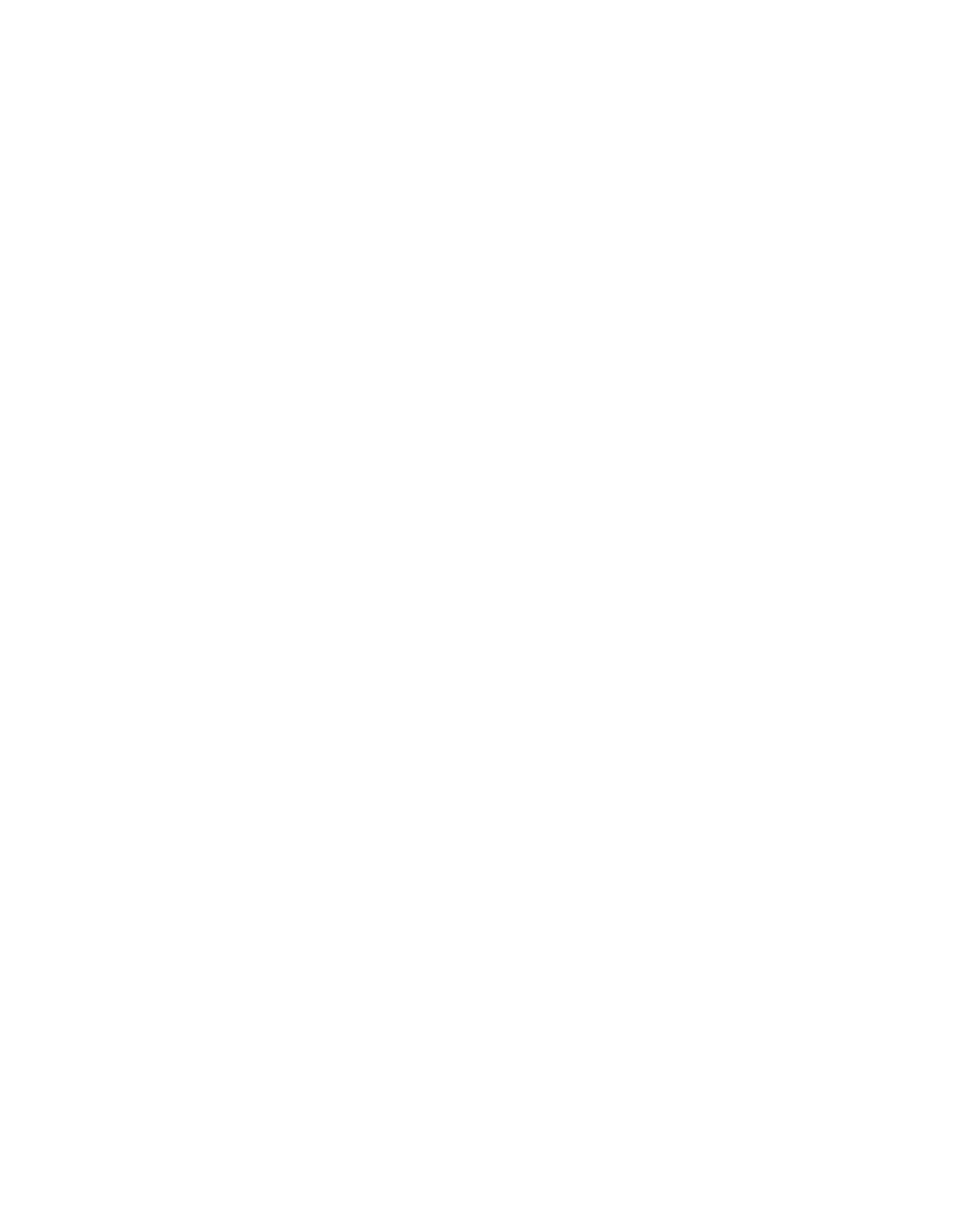# **CHAPTER 18.31**

# **SHOPS REGULATION ACT**

# ARRANGEMENT OF SECTIONS

- 1. Short title
- 2. Interpretation
- 3. Powers of Minister
- 4. Employment of shop assistants after closing hour prohibited
- 5. Hours of employment
- 6. Seats to be provided for female shop assistants
- 7. Power of entry and inspection
- 8. Offence
- 9. Penalty
- 10. Suspension of operation of sections 4 and 5 FIRST SCHEDULE: Shop Hours Order SECOND SCHEDULE: Shop Hours (Tourist Ships) (Nevis) Order THIRD SCHEDULE: Shop Hours (Tourist Ships) (Saint Christopher) Order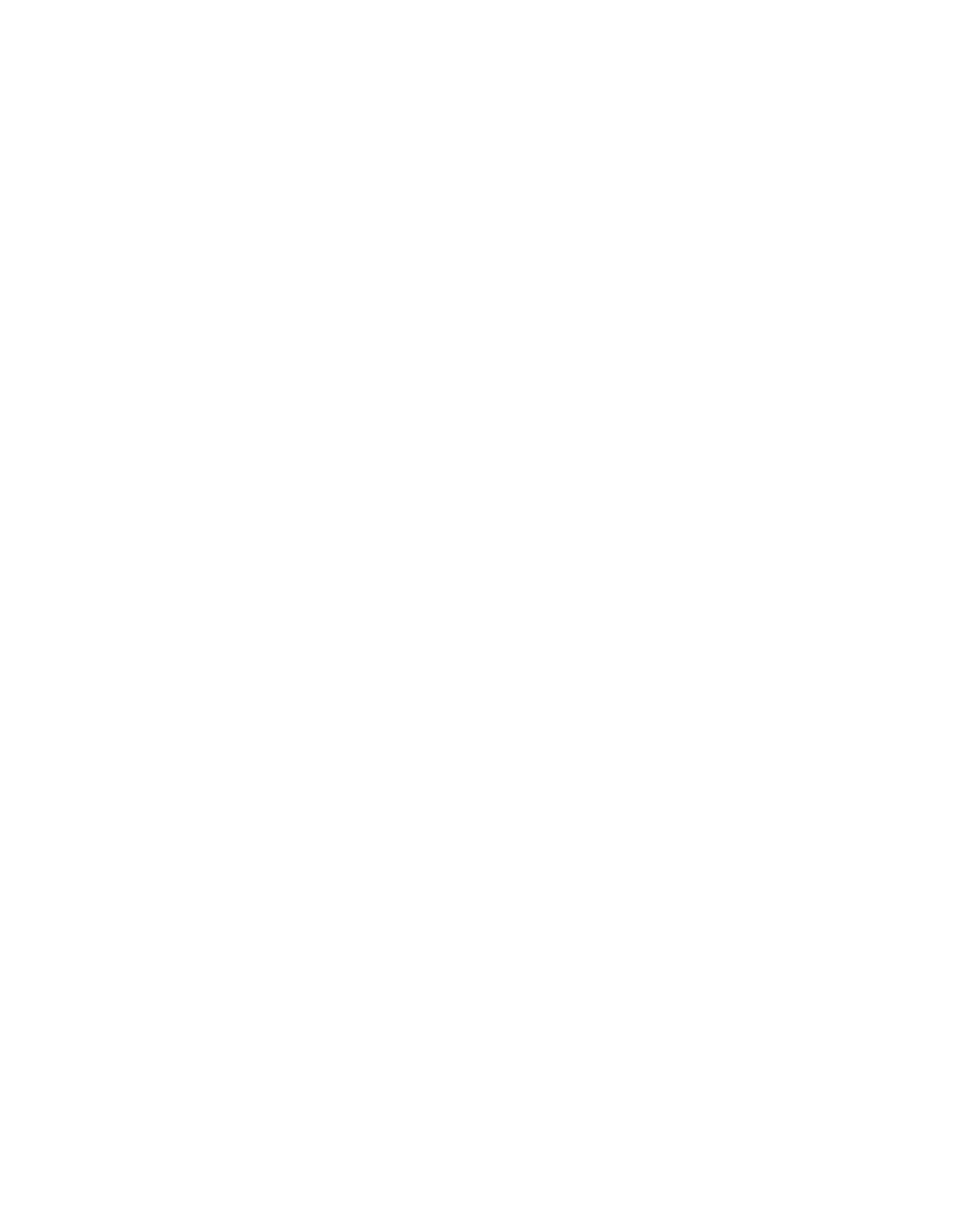# **CHAPTER 18.31**

# **SHOPS REGULATION ACT**

AN ACT TO REGULATE SHOPS; AND TO PROVIDE FOR RELATED OR INCIDENTAL MATTERS.

#### **Short title.**

**1.** This Act may be cited as the Shops Regulation Act.

#### **Interpretation.**

- **2.** In this Act—
- "shop" includes any premises, store, shed, tent, vehicle, pack, boat or place where any trade or business whether wholesale or retail is carried on (but shall not include any factory or depôt where ice is sold, nor any garage or place where only petrol or motor accessories are sold);
- "shop assistant" means any person wholly or mainly employed in a shop in connection with the serving of customers or the receipt of orders or the despatch of goods.

#### **Powers of Minister.**

- **3.** (1) The Minister responsible for labour may, by Order—
	- (a) define and declare the shops to which this Act shall apply;
	- (b) fix the hours during which such shops may be kept open throughout the State or any part thereof on the several days of the week for transacting business with the public;
	- (c) authorize the keeping open of any shop after the hours fixed for closing in the case of emergency and in such other circumstances as may be specified or indicated in such order;
	- (d) make any incidental, supplemental or consequential provisions which may appear necessary or proper. *(Amended by Act 6 of 1976)*

(2) Every order made under this Act may be amended, varied, or revoked by a subsequent order made in like manner.

#### **Employment of shop assistants after closing hour prohibited.**

**4.** No shop assistant shall be employed in or about any shop except during the time fixed by any Shop Hours Order for the time being in force under this Act.

#### **Hours of employment.**

**5.** The number of hours during which any shop assistant may be employed in any shop shall not exceed in the aggregate in any week forty-five hours exclusive of the time allowed for meals except as is hereinafter provided:

Provided that a shop assistant may be employed for stock-taking for a period not exceeding twelve hours in any one week in a year which period of twelve hours shall be in addition to the time during which he or she may otherwise be lawfully employed.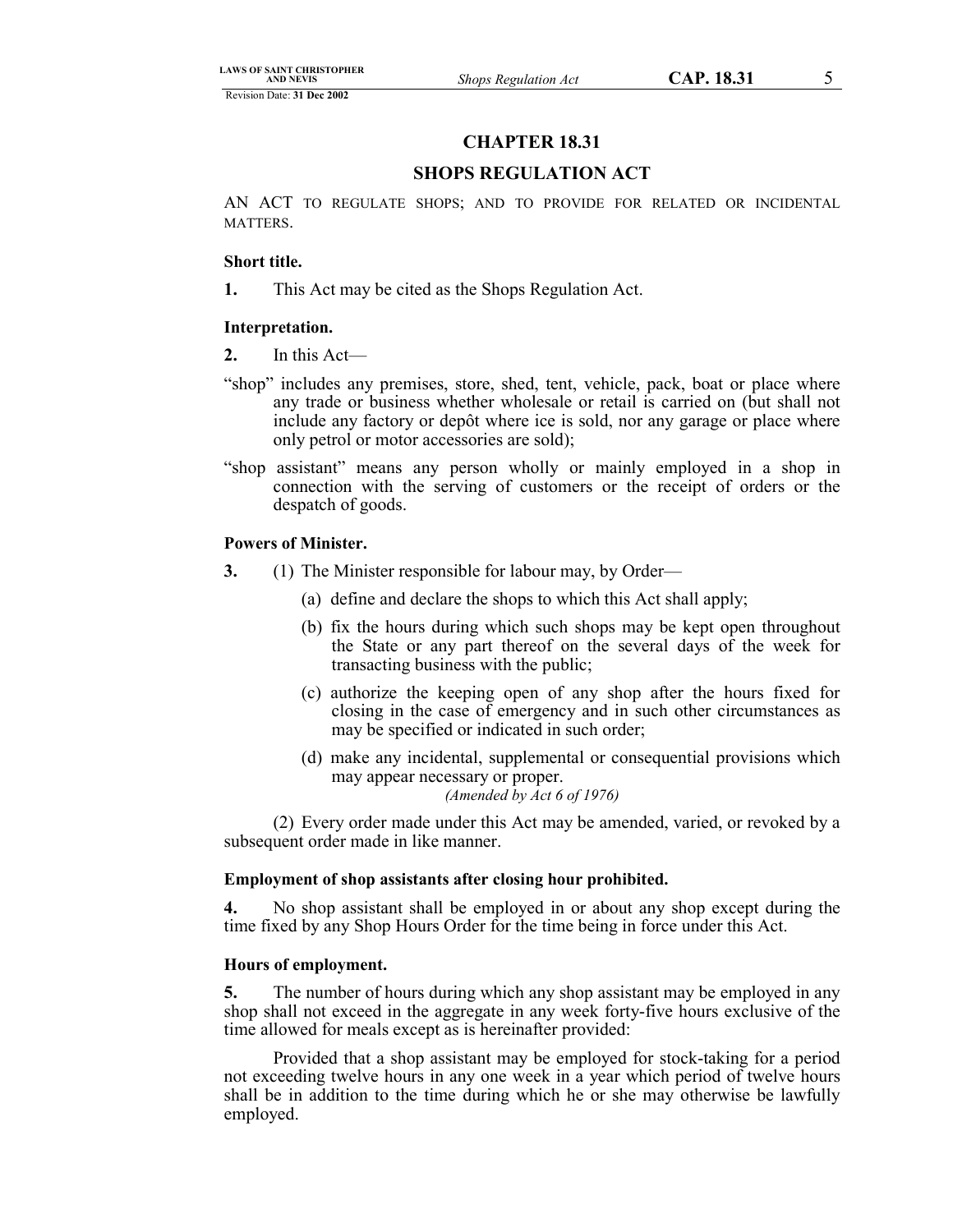6 **CAP. 18.31** *Shops Regulation Act*

#### **Seats to be provided for female shop assistants.**

**6.** The owner or occupier of any shop to which this Act applies in which female shop assistants are employed shall at all times provide and keep therein a sufficient number of suitable seats or chairs for the use of such female shop assistants and shall permit them to use such seats or chairs when not necessarily engaged in the work or duty for which they are employed.

# **Power of entry and inspection.**

**7.** Any Inspector appointed under the Labour Act, Cap. 18.18 may enter any shop to which this Act applies and make such enquiries as may be necessary to ascertain whether the provisions of this Act have been complied with.

*(Amended by Act 6 of 1976)*

# **Offence.**

**8.** Any person who contravenes the provisions of this Act or of any Order made under this Act commits an offence against this Act.

### **Penalty.**

**9.** Any person found guilty of an offence against this Act shall be liable, on summary conviction, to a penalty not exceeding four hundred fifty dollars.

# **Suspension of operation of sections 4 and 5.**

**10.** The provisions of sections 4 and 5 shall, in every year, be suspended from the 15th to the 24th December both days inclusive:

Provided however that the provisions of this section shall not operate so as to allow the keeping open of a shop for the sale of goods.  $\mathcal{L}$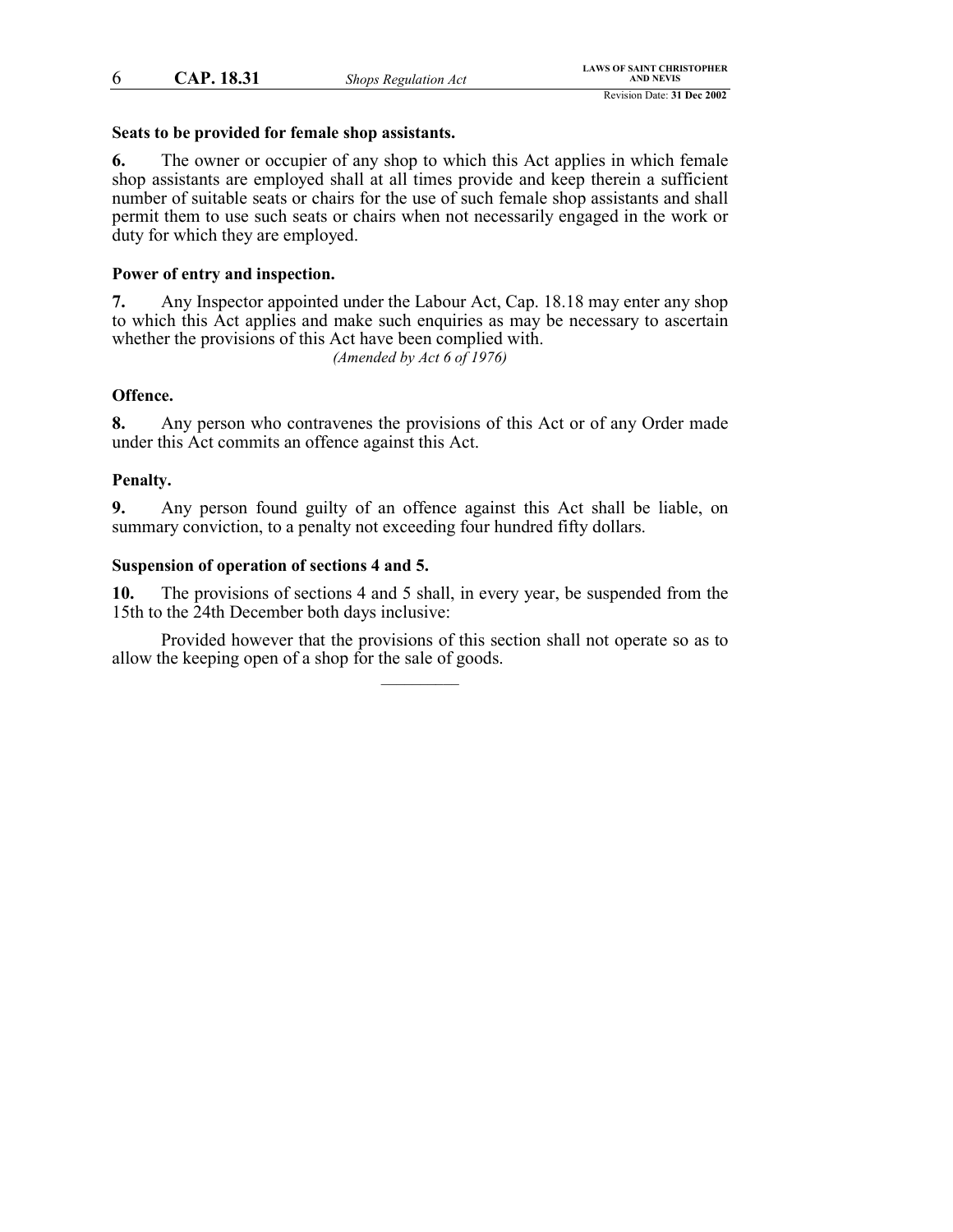# **FIRST SCHEDULE**

#### *(Section 3)*

# **SHOP HOURS ORDER**

#### **Short title.**

**1.** This Order may be cited as the Shop Hours Order.

#### **Interpretation.**

**2.** In this Order, the expression "week-days" shall mean the days of any week with the exception of Sundays, Christmas Day, Good Friday and any day or days declared to be a public holiday under any law in force in the State.

#### **Shop Hours.**

**3.** (1) No shop situate within the State to which this Order applies other than a retail grocery and provision shop shall be kept open for transacting business with the public except on the following week-days and during the hours set out hereunder, that is to say—

- (a) on Mondays, Tuesdays, Wednesdays and Fridays between the hours of 8 a.m. and 4 p.m.;
- (b) on Thursdays between the hours of 8 a.m. and 12 noon;
- (c) on Saturdays between the hours of 8 a.m. and 6 p.m.

(2) No retail grocery and provision shop carrying a stock in trade in excess of \$7,000 and situate within the State shall be kept open for transacting business with the public except on the following week-days and during the hours set out hereunder, that is to say—

- (a) on Mondays, Tuesdays, Wednesdays and Fridays between the hours of 7.30 a.m. and 4 p.m.;
- (b) on Thursdays between the hours of 7.30 a.m. and 12 noon;
- (c) on Saturdays between the hours of 7.30 a.m. and 6 p.m.:

Provided that on the 24th December in every year, or on the day preceding that day, if the 24th December falls on a Sunday, the shops referred to in sub-paragraph (1) and (2) may be kept open up to 11 p.m.:

Provided further that any such shop may be kept open after the hour fixed for closing for such time only as may be necessary to enable any customer to be served who was in the shop before the hour fixed for closing.

(3) Nothing in this Order shall render the owner or occupier of any shop liable to a penalty for selling before or after the prescribed hours any article required for immediate use by reason of any emergency arising from the sickness or death of any person or animal.

### **Application.**

**4.** The Shops Regulation Act shall apply to all shops situate within the State except those enumerated in the Schedule to this Order to which sections 5 and 6 of the Act shall apply.  $\mathcal{L}=\mathcal{L}$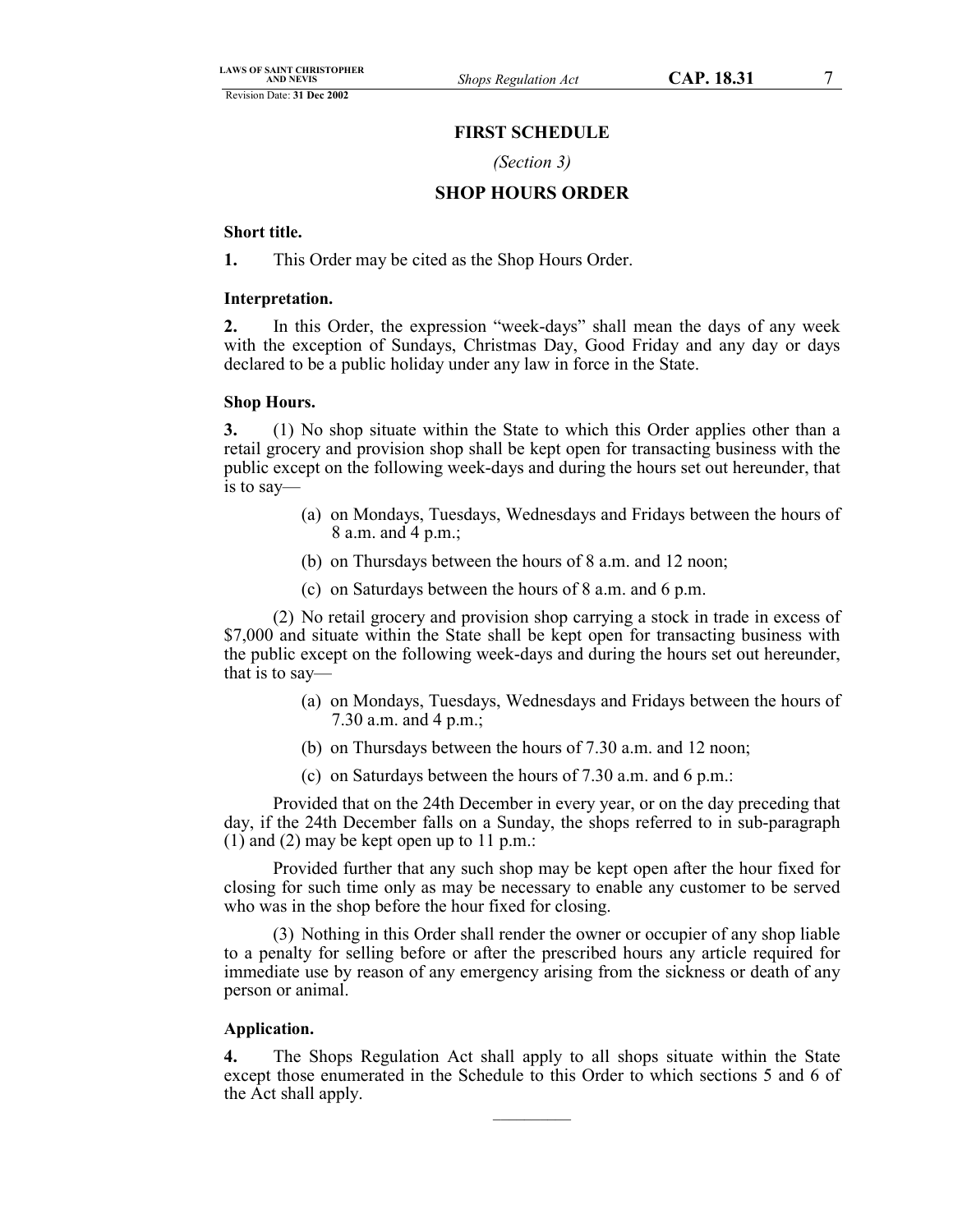# **SCHEDULE TO THE ORDER**

*(Section 4)*

# PUBLIC AND PRIVATE DISPENSARIES.

Confectioners' shops.

Hair dressing parlours and shops.

Newspaper and newsagents' shops.

Hotels.

Restaurants for the sale of food and refreshments.

Retail liquor shops.

Refreshment shops and eating houses.

Joiners' and undertakers' shops.

Bakeries.

Premises used solely for the sale of meat, bread or cakes.

Retail grocery and provision shops in which the stock in trade on the entire premises does not exceed \$10,000.

Bazaars or other entertainments or performances lawfully held for charitable, religious or public purposes or such other purposes as the Minister responsible for labour may approve.

*(Amended by S.R.O. 21/1977)*  $\frac{1}{2}$